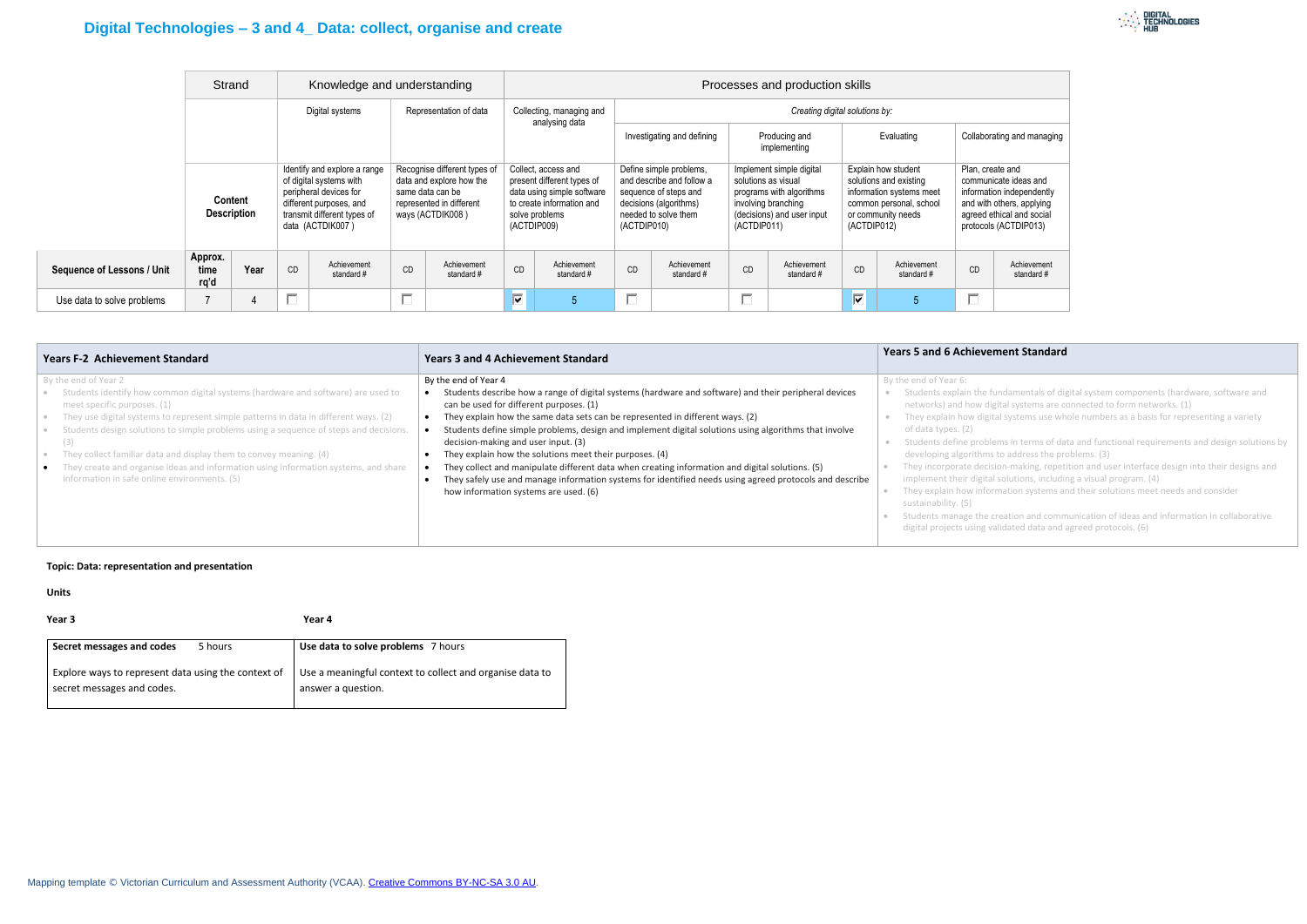### **Use data to solve problems**

Data is the vital ingredient to creating information and digital solutions. Students should collect different types of data, such as text, numeric, sound and image (still and moving) to answer a meaningful question and the data, such as spreadsheets and animation software. Explicitly teach students how to input data into a spreadsheet to organise and present the data. Use different software to present data. Students Explore a range of differ information.

|                                                |                                                                                                                                                                                                                                                                                                                                                                                                                                                                                                                                                                                                                                                                                                                                                                                                         | Flow of activities                                                                                                                                                                                                                                                                                                                                                                                                                                                                                                                                                                                                                                                                                                                                                                                                                                                                                                                                                                 |                                                                                                                                                                                                                                                                                                                                                                                                                                                                                                                                                                                                                                                                                                         |                                                                                                                                                                                                                                                                                                                                                                                                                                                                                                                                                                                                                                                                                                                                                                                                                                           |
|------------------------------------------------|---------------------------------------------------------------------------------------------------------------------------------------------------------------------------------------------------------------------------------------------------------------------------------------------------------------------------------------------------------------------------------------------------------------------------------------------------------------------------------------------------------------------------------------------------------------------------------------------------------------------------------------------------------------------------------------------------------------------------------------------------------------------------------------------------------|------------------------------------------------------------------------------------------------------------------------------------------------------------------------------------------------------------------------------------------------------------------------------------------------------------------------------------------------------------------------------------------------------------------------------------------------------------------------------------------------------------------------------------------------------------------------------------------------------------------------------------------------------------------------------------------------------------------------------------------------------------------------------------------------------------------------------------------------------------------------------------------------------------------------------------------------------------------------------------|---------------------------------------------------------------------------------------------------------------------------------------------------------------------------------------------------------------------------------------------------------------------------------------------------------------------------------------------------------------------------------------------------------------------------------------------------------------------------------------------------------------------------------------------------------------------------------------------------------------------------------------------------------------------------------------------------------|-------------------------------------------------------------------------------------------------------------------------------------------------------------------------------------------------------------------------------------------------------------------------------------------------------------------------------------------------------------------------------------------------------------------------------------------------------------------------------------------------------------------------------------------------------------------------------------------------------------------------------------------------------------------------------------------------------------------------------------------------------------------------------------------------------------------------------------------|
| Questions to guide<br>exploration              | How do we organise data?                                                                                                                                                                                                                                                                                                                                                                                                                                                                                                                                                                                                                                                                                                                                                                                | How do you use a spreadsheet?                                                                                                                                                                                                                                                                                                                                                                                                                                                                                                                                                                                                                                                                                                                                                                                                                                                                                                                                                      | What software should I use to present data?                                                                                                                                                                                                                                                                                                                                                                                                                                                                                                                                                                                                                                                             | How do I inform others?                                                                                                                                                                                                                                                                                                                                                                                                                                                                                                                                                                                                                                                                                                                                                                                                                   |
| Short text                                     | Collecting and organising data<br>Use a meaningful context for collecting data to<br>answer a question.                                                                                                                                                                                                                                                                                                                                                                                                                                                                                                                                                                                                                                                                                                 | Using a spreadsheet<br>Input data into a spreadsheet to organise and<br>present the data.                                                                                                                                                                                                                                                                                                                                                                                                                                                                                                                                                                                                                                                                                                                                                                                                                                                                                          | Presenting data<br>Use different software to present data.                                                                                                                                                                                                                                                                                                                                                                                                                                                                                                                                                                                                                                              | Formats for presenting data<br>Explore different formats for presenting data<br>information.                                                                                                                                                                                                                                                                                                                                                                                                                                                                                                                                                                                                                                                                                                                                              |
| <b>AC Alignment</b>                            | Collecting, managing and presenting data (ACTDIP009)                                                                                                                                                                                                                                                                                                                                                                                                                                                                                                                                                                                                                                                                                                                                                    | Collecting, managing and presenting data (ACTDIP009)                                                                                                                                                                                                                                                                                                                                                                                                                                                                                                                                                                                                                                                                                                                                                                                                                                                                                                                               | Collecting, managing and presenting data (ACTDIP009)                                                                                                                                                                                                                                                                                                                                                                                                                                                                                                                                                                                                                                                    | Collecting, managing and presenting data (ACTDIP009)                                                                                                                                                                                                                                                                                                                                                                                                                                                                                                                                                                                                                                                                                                                                                                                      |
| What's this about                              | Data can be classified into groups according to<br>common characteristics present in the data.<br>Data can be classified according to a range of factors,<br>such as:<br>attributes, for example country of origin,<br>gender, eye or hair colour, animal type or<br>car type<br>amounts/values: for example, height, age,<br>weight, number of family members, cost (\$)<br>geographic location; for example, state or<br>territory, country or postcode<br>time occurrence; for example, days, weeks,<br>months or years.                                                                                                                                                                                                                                                                             | Spreadsheet software is particularly useful for<br>manipulating numbers by methods such as sorting,<br>filtering, calculating. Spreadsheet software<br>includes MS Excel for windows, Numbers for iOS<br>and Apache OpenOffice as an open source<br>alternative.<br>When entering data into a spreadsheet, it is<br>important to think about how the data is to be<br>organised; for example, what headings and what<br>format will each cell require - numbers, text, etc?<br>Guidelines may include these instructions:<br>1. Put one piece of data in per cell.<br>Put similar items in the same column.<br>Use column labels to identify data.<br>3.<br>Use cell borders to distinguish data.<br>4.<br>Use colour when presenting a table, to<br>5.<br>assist with analysis.<br>Charts are used to display series of numeric data in<br>a graphical format, to make the data easier to<br>understand and to clarify any relationships<br>between the different series of data. | Different types of software that we use have<br>certain functions that make them suitable for<br>particular purposes.<br>Spreadsheet software enables us to organise, find<br>patterns in data and present the data as<br>information. Image editing software enables<br>photographs to be modified to suit a purpose.<br>Photographs, for example, can be increased or<br>decreased in size, repositioned or have their<br>brightness adjusted.                                                                                                                                                                                                                                                        | Y charts, Venn diagrams and T charts are son<br>useful ways to present simple information vis<br>and to organise thinking.<br>Infographics are a way to visually present dat<br>and are intended to give a simple overview o<br>complex subject. They may include charts,<br>graphics and, usually, minimal text.                                                                                                                                                                                                                                                                                                                                                                                                                                                                                                                         |
| The focus of the learning<br>(in simple terms) | 1. Look at a range of data sets and discuss the<br>use of text and numbers.<br>2. Use a meaningful context for collecting data<br>to answer a question. For example, waste<br>and recycling is a topic that can be used to<br>integrate HAAS: Geography with data<br>collection and presentation.<br>3. Collect data via interviews or surveys, or use<br>existing data sets. For example, using the<br>context of waste and recycling, set up ways<br>to acquire the data and then guide students<br>in ways to organise the data - such as, by:<br>attribute - sort data into waste types.<br>amount (kgs) of waste disposed or<br>recycled, estimated on bin size<br>geographical location - sort waste data<br>by state and territory<br>$time$ occurrence – sort waste data by<br>weeks or months. | 1. Input data into a spreadsheet, placing<br>related data into the same column (as<br>you would in a column within a table).<br>Use the spreadsheet to organise and<br>present the data.<br>Discuss how creating a chart from the<br>2.<br>spreadsheet data will show patterns or<br>trends and allow the viewer of it to make<br>interpretations.<br>3. Explicitly teach students how to make a<br>chart using spreadsheet software. Discuss<br>the most appropriate type of graph to<br>present the information.<br>Create a graph of data using conventional<br>4.<br>processes of hand drawing and colouring.<br>Compare the same data set and modify<br>data, sort the data or organise the data in<br>a different way to show the benefits of                                                                                                                                                                                                                                | Explore different types of software to<br>1.<br>present data that includes word<br>processing, slideshow, spreadsheet,<br>animation, movie and sound.<br>Focus on how to sort data using a<br>spreadsheet. For example, using the<br>context of personal data you could sort<br>and/or filter a spreadsheet of information<br>by:<br>attributes, such as eye or hair colour;<br>a specific eye colour and specific hair<br>colour<br>values, such as height or age<br>geographical location: such as<br>country of birth.<br>Discuss the power of computing. Contrast<br>this with doing the sorting by hand.<br>Explicitly teach students how to edit,<br>3.<br>save, insert new data. Also teach them | Explore some of the formats used to present<br>information, such as charts, tables, infograph<br>digital presentations, digital stories and vided<br>Decide on a suitable way to present informat<br>a particular audience for a purpose. For exan<br>using the context of waste and recycling:<br>1. a Y chart to show the what it feels I<br>looks like and sounds like to be an<br>effective recycler<br>2. an infographic displayed in the offic<br>show visitors the school's approach<br>recycling - and its progress<br>3. a video created to show students w<br>to recycle, and explaining the bene<br>using data as evidence<br>4. a presentation made to school cou<br>organise bin placement around the<br>school, based on litter data<br>a digital story for a young child, ain<br>5.<br>to help them understand about litte |

Mapping template © Victorian Curriculum and Assessment Authority (VCAA). [Creative Commons BY-NC-SA 3.0 AU.](https://creativecommons.org/licenses/by-nc-sa/3.0/au/)

|              | How do I inform others?                              |
|--------------|------------------------------------------------------|
|              |                                                      |
|              |                                                      |
|              | Formats for presenting data                          |
|              | Explore different formats for presenting data and    |
| information. |                                                      |
|              | Collecting, managing and presenting data (ACTDIP009) |
|              |                                                      |
|              |                                                      |
|              |                                                      |
|              | Y charts, Venn diagrams and T charts are some        |
|              | useful ways to present simple information visually   |
|              | and to organise thinking.                            |
|              |                                                      |
|              | Infographics are a way to visually present data,     |
|              | and are intended to give a simple overview of a      |
|              | complex subject. They may include charts,            |
|              | graphics and, usually, minimal text.                 |
|              |                                                      |
|              |                                                      |
|              |                                                      |
|              |                                                      |
|              |                                                      |
|              |                                                      |
|              |                                                      |
|              |                                                      |
|              |                                                      |
|              |                                                      |
|              |                                                      |
|              |                                                      |
|              |                                                      |
|              |                                                      |
|              |                                                      |
|              |                                                      |
|              | Explore some of the formats used to present          |
|              | information, such as charts, tables, infographics,   |
|              | digital presentations, digital stories and videos.   |
|              |                                                      |
|              | Decide on a suitable way to present information to   |
|              | a particular audience for a purpose. For example,    |
|              | using the context of waste and recycling:            |
|              |                                                      |
| 1.           | a Y chart to show the what it feels like,            |
|              | looks like and sounds like to be an                  |
|              | effective recycler                                   |
| 2.           | an infographic displayed in the office to            |
|              | show visitors the school's approach to               |
|              | recycling - and its progress                         |
| 3.           | a video created to show students what                |
|              | to recycle, and explaining the benefits of           |
|              | using data as evidence                               |
| 4.           | a presentation made to school council to             |
|              | organise bin placement around the                    |
|              | school, based on litter data                         |
| 5.           | a digital story for a young child, aiming            |
|              | to help them understand about littering.             |
|              |                                                      |